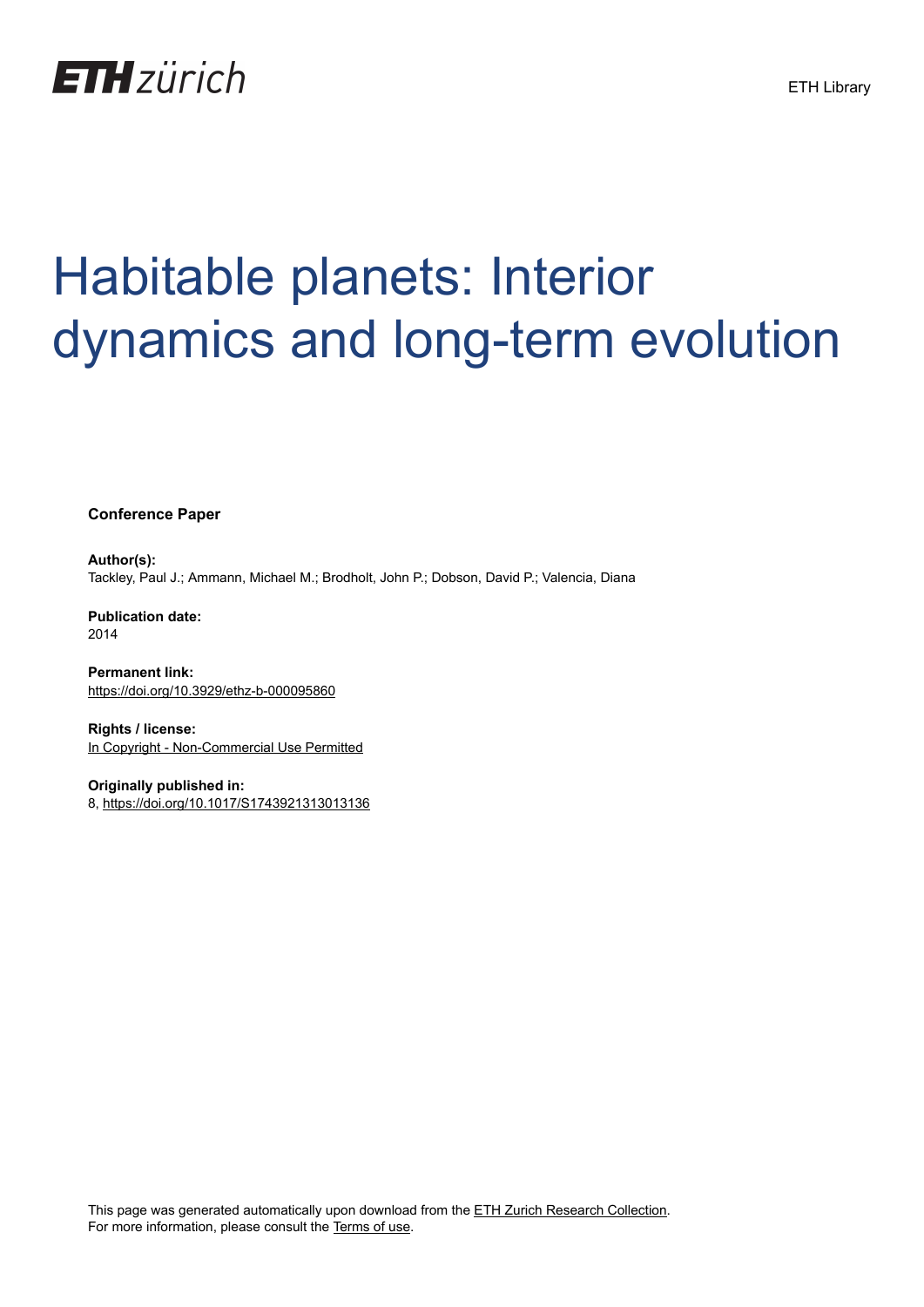# **Habitable Planets: Interior Dynamics and Long-Term Evolution**

**Paul J. Tackley**1**, Michael M. Ammann**2**, John P. Brodholt**2**, David P. Dobson**<sup>2</sup> **and Diana Valencia**<sup>3</sup>

<sup>1</sup>Institute of Geophysics, Department of Earth Sciences, ETH Zurich, Sonneggstrasse 4, 8092 Zurich, Switzerland email: ptackley@ethz.ch

2Dept. Earth Sciences, University College London, Gower Street, London WC1E 6BT, UK

3Dept. Earth, Atmospheric and Planetary Sciences, Massachusetts Institute of Technology, Cambridge, MA 02139, USA

**Abstract.** Here, the state of our knowledge regarding the interior dynamics and evolution of habitable terrestrial planets including Earth and super-Earths is reviewed, and illustrated using state-of-the-art numerical models. Convection of the rocky mantle is the key process that drives the evolution of the interior: it causes plate tectonics, controls heat loss from the metallic core (which generates the magnetic field) and drives long-term volatile cycling between the atmosphere/ocean and interior. Geoscientists have been studying the dynamics and evolution of Earth's interior since the discovery of plate tectonics in the late 1960s and on many topics our understanding is very good, yet many first-order questions remain. It is commonly thought that plate tectonics is necessary for planetary habitability because of its role in long-term volatile cycles that regulate the surface environment. Plate tectonics is the surface manifestation of convection in the 2900-km deep rocky mantle, yet exactly how plate tectonics arises is still quite uncertain; other terrestrial planets like Venus and Mars instead have a stagnant lithosphereessentially a single plate covering the entire planet. Nevertheless, simple scalings as well as more complex models indicate that plate tectonics should be easier on larger planets (super-Earths), other things being equal. The dynamics of terrestrial planets, both their surface tectonics and deep mantle dynamics, change over billions of years as a planet cools. Partial melting is a key process influencing solid planet evolution. Due to the very high pressure inside super-Earths' mantles the viscosity would normally be expected to be very high, as is also indicated by our density function theory (DFT) calculations. Feedback between internal heating, temperature and viscosity leads to a superadiabatic temperature profile and self-regulation of the mantle viscosity such that sluggish convection still occurs.

**Keywords.** Earth, planets and satellites: general, convection, methods: numerical

# **1. Introduction**

The atmosphere will be the first feature (other than mass and radius) of extra-solar terrestrial planets to be observed, but the atmosphere of Earth - the prototypical habitable planet - has changed greatly over billions of years due largely to coupling with the solid interior via long-term volatile cycles, the most important of which involve water and carbon. Thus, the dynamics of a habitable planets mantle and lithosphere, including its tectonic mode (plate tectonics or a stagnant lid) is important to understand. In this paper, the state of our knowledge regarding the interior dynamics and evolution of habitable terrestrial planets, including Earth and super-Earths, is reviewed, and illustrated by state-of-the-art numerical models.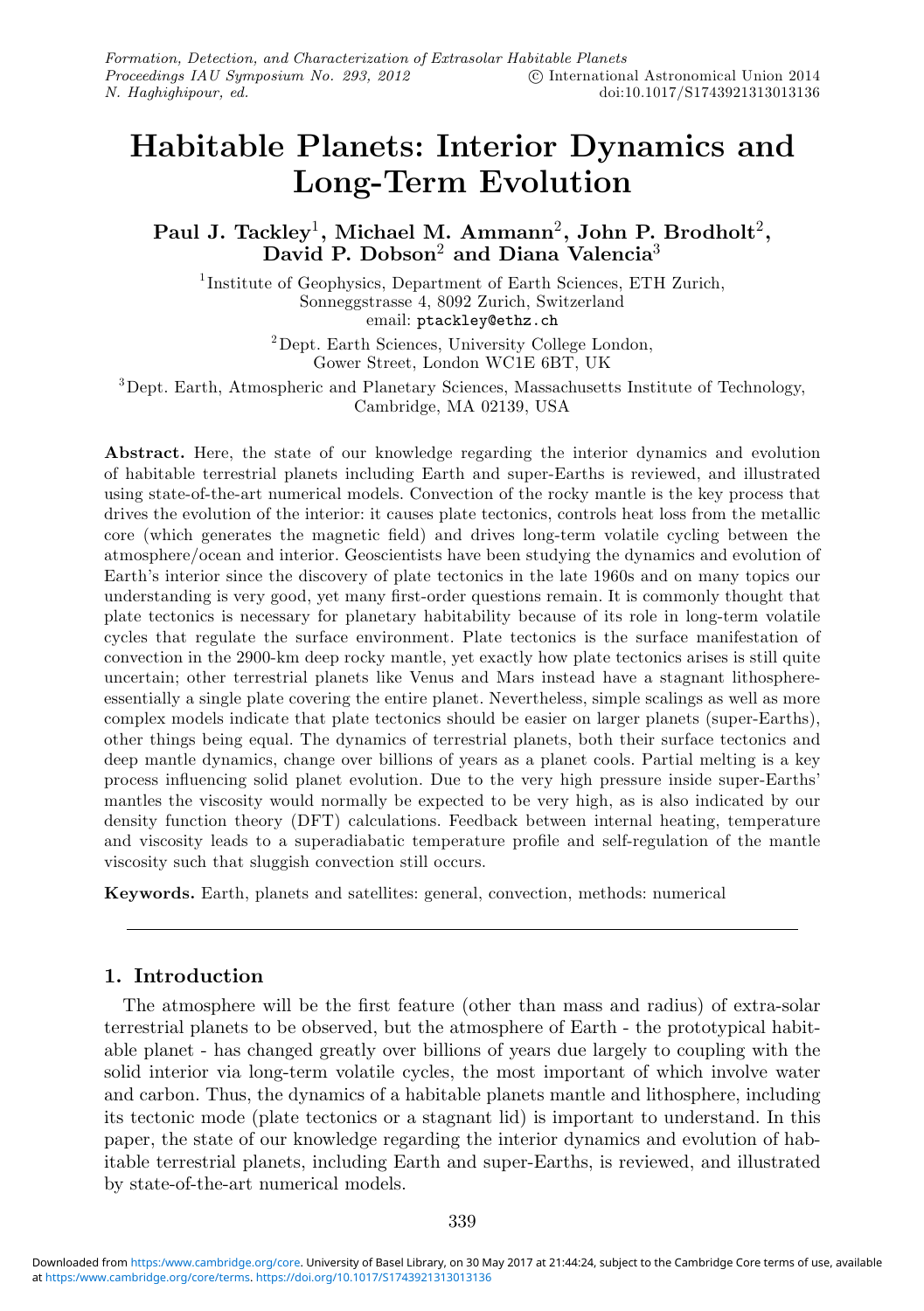

**Figure 1.** Interconnections between the different components of the Earth system, from the core to the atmosphere, hydrosphere and life. Over geologically long time periods, mantle convection and plate tectonics are the controlling processes. From Stevenson (2007).

# **2. Mantle convection and plate tectonics**

Convection of Earth's solid rocky mantle by slow, solid-state creep is the key process that drives the evolution of Earths interior over billions of years. Mantle convection is driven by a combination of (i) radiogenic heating from  $^{238}$ U,  $^{235}$ U,  $^{232}$ Th and  $^{40}$ K and (ii) cooling from a hot initial state arising from the accretion and differentiation processes. Mantle convection and plate tectonics are best viewed as an integrated system, with oceanic plates constituting the cold upper thermal boundary layer of the convection. The liquid outer core and the fluid atmosphere and ocean act as zero-stress, isothermal boundary conditions to this solid-state process. Geoscientists have been studying the dynamics and evolution of Earth's mantle-plate system since the discovery of plate tectonics in the late 1960s and on many topics our understanding is very good, yet many first-order questions remain [for a comprehensive account see Schubert  $et al. (2000)$  and for recent reviews of the key topics see the chapters in Bercovici (2007)].

The central role of mantle convection and plate tectonics in the long-term evolution of the entire Earth, including its core and atmosphere/hydrosphere is made clear in Fig. 1. Mantle convection controls heat loss from the metallic core, which generates the magnetic field and must be greater than some critical value for a dynamo to occur; the absence of a present-day magnetic field on Mars and Venus indicates that a dynamo-generated magnetic field is by no means guaranteed on a terrestrial planet.

Regulation of surface temperature. Long-term volatile cycling between the atmosphere/ ocean and solid interior regulates the surface environment; indeed, it is often thought that this cycling, which is facilitated by plate tectonics, is necessary for planetary habitability because negative feedback regulates the surface temperature (Walker et al. (1981)). Specifically, water, carbon dioxide and other volatiles are outgassed by volcanism, while ocean plates that reenter Earth's interior (subduct) carry with them water (incorporated into the rock) and carbonate (deposited as sedimentary rock on the oceanic floor). Most of Earth's carbon inventory (more than 99.96%) is in the solid Earth rather than the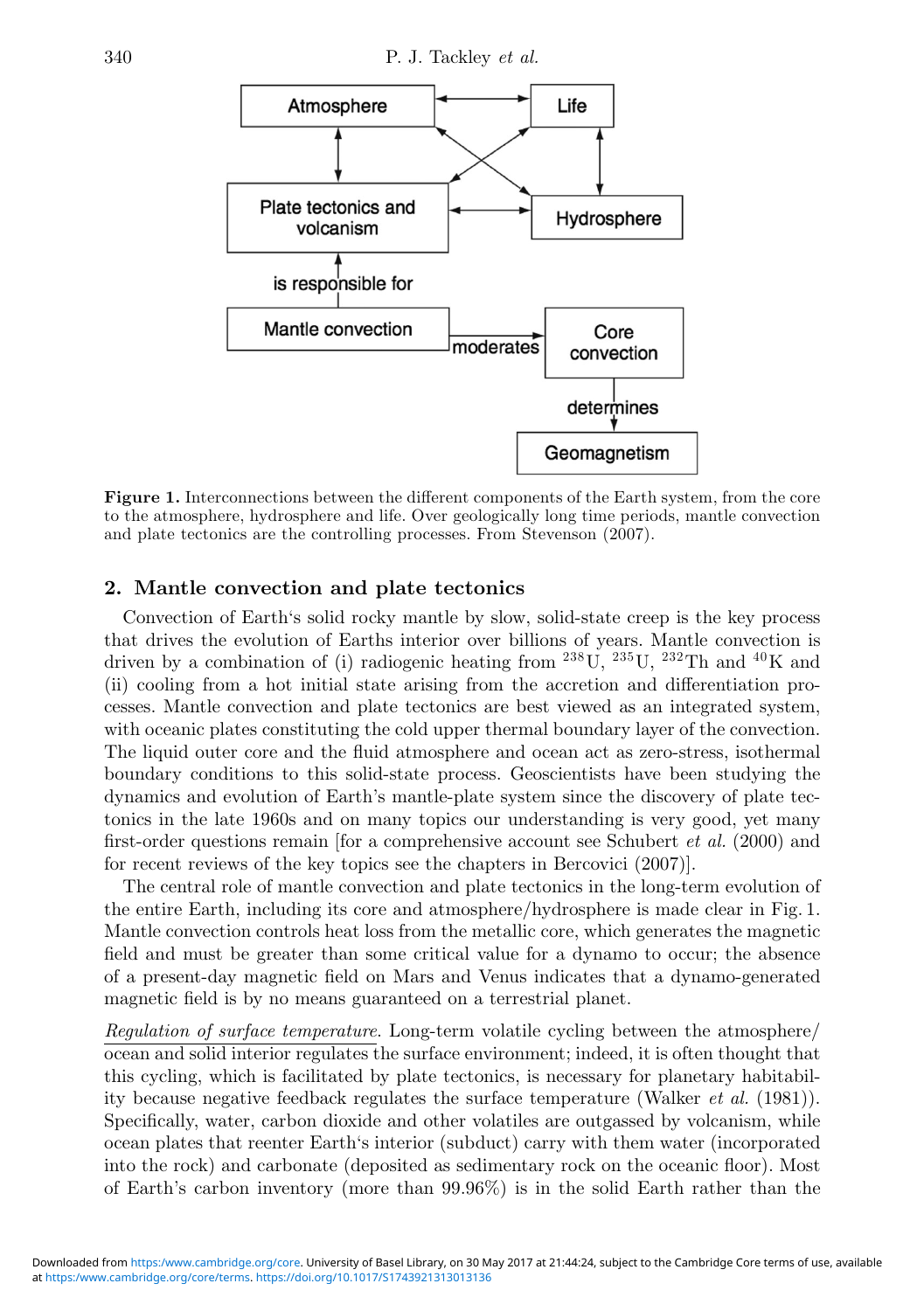

**Figure 2.** Numerical models of various planets in our solar system: Mercury (P.J. Tackley), Venus (a 3D version of a model in Armann & Tackley (2012)), Earth (Nakagawa & Tackley (2009)) and Mars (Keller & Tackley (2009)). For Mercury temperature is plotted; cold isosurface (top) and slice (bottom). For Venus: (top) composition; crust (red) to harzburgite (blue), and (bottom) temperature. For Earth: (top) cold (blue) and hot (red) isosurfaces of residual temperature; (bottom) location of subducted MORB. For Mars: (top) hot temperature isosurface; (bottom) crustal thickness.

atmosphere-ocean system (Sleep & Zahnle (2001)). For water it is estimated that Earths interior holds 2-6 ocean masses of water (Ahrens (1989)). Parameterized models have shown how important these cycles can be in the long-term evolution of the atmosphere. Sleep & Zahnle (2001) found that in early Earth, carbon dioxide cycling could have resulted in low surface temperatures. In the models of Franck  $et al. (2002)$ , carbon dioxide pressure falls from several bar in early Earth to the present-day value while the mass of water in the oceans calls by a factor  $\sim$  2.5 since early times, and the surface temperature dropped from 350 K to the present-day value. The rise of atmospheric oxygen 2.5 billion years ago might be partly related to a change in oxidation state of the interior (Kump (2008), Kump et al. (2001)). While the solid Earth is thus important for buffering the surface environment, water in the mantle also has important effects on rheology that may cause interesting feedbacks (Crowley et al. (2011)).

Thermal and chemical evolution.The cooling of the planet due to cooling from a hot initial state and decay of radiogenic heat-producing elements may, as discussed above, be accompanied by atmospheric evolution, and also by internal changes. The tectonic mode may change, as discussed in the next section. Internal compositional layering may occur and evolve with time as a result of either the initial differentiation, segregation of compositionally-distinct materials that are subducted into the interior, and/or the interaction of compositional variations with solid-state phase transitions (reviewed in Tackley (2012)). Indeed, geochemical data gives unique time-integrated, though often ambiguous, constraints on interior processes, revealing the coexistence of several chemically-distinct components.

An important process, particularly in early planetary evolution, is magmatism: partial melting in the shallow mantle and subsequent upward migration of the melt to the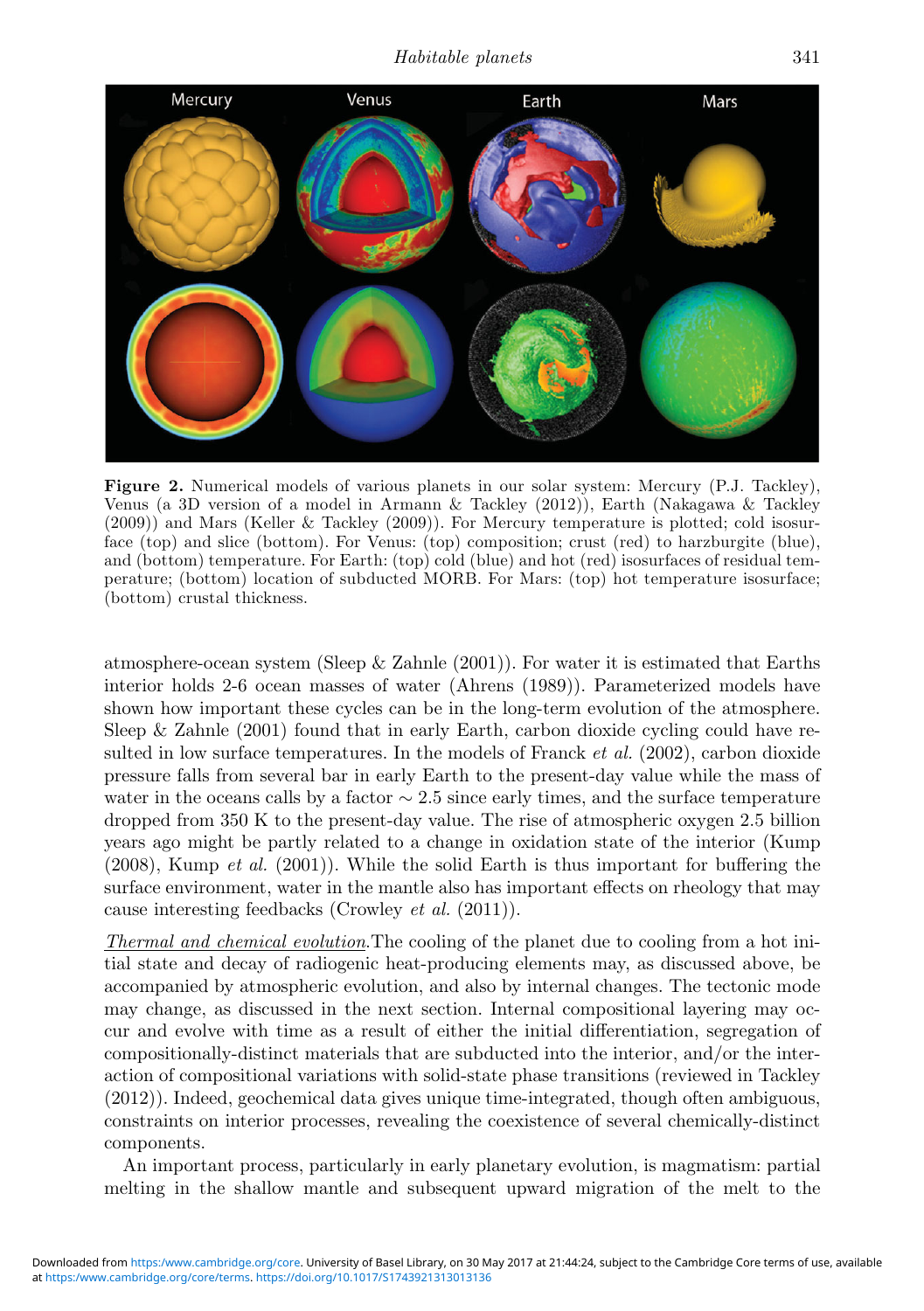surface or shallow crust can be an important heat-transport mechanism and acts as a 'thermostat' on mantle temperature, as seen in the Earth simulations of Nakagawa & Tackley (2012), Mars simulations of Keller & Tackley (2009) and Ogawa & Yanagisawa (2011), Venus simulations of Armann & Tackley (2012), and parameterized models of Kite et al. (2009).

Comparative planetology: solar system planets. Fig. 2 compares recent simulations of the evolution of Mercury, Venus, Earth and Mars performed by the lead author and coworkers, and shows how different planets can be simulated using the same basic method with different physical parameters. In the Mercury models, stagnant lid convection beneath a relatively thick stagnant lid is clear; by 4.5 billion years this is sub-critical, meaning that the velocity is decaying exponentially with time. The Venus model (a 3D version of one case reported in Armann & Tackley (2012)) is in the episodic lid mode, in which Venus' heat is lost by bursts of plate tectonic activity interspersed by periods of stagnant lid; as a result crust is recycled and builds up above the core-mantle boundary. In the Earth models from Nakagawa & Tackley (2009), plate tectonics occurs, again recycling crust to the CMB. In the Mars models, magmatism caused by the ridge-like plume build up a crustal dichotomy, a first-order features of Mars.

# **3. Plate tectonics and scaling**

Despite the possible importance of plate tectonics on planetary habitability, as discussed above, how plate tectonics arises is still not well understood. At the present day, Earth is unique in our solar system, with the other terrestrial planets Venus and Mars instead having a stagnant lid- essentially a single plate covering the entire planet.

Temporal changes in tectonic mode. It is important to note that a planet may change its tectonic mode with time as it cools (e.g. Sleep (2000)). It has been suggested that Mars had a brief, early episode of plate tectonics (Sleep (1994)), Venus has been proposed to have episodic plate tectonics due to the near-uniform surface age (Turcotte (1993)) and some surface features have been interpreted as subduction zones (McKenzie et al. (1992), Sandwell & Schubert (1992)). On Earth, plate tectonics as it operates today could not have operated throughout its history because a hotter mantle would make the oceanic crust thicker, making oceanic plates buoyant and unsubductable (Davies (1993)).

The plate problem. The basic problem with understanding plate tectonics is that viscosity has a strong, Arrhenius temperature-dependence, i.e.  $\exp(E/kT)$ , which, using a laboratory E of  $340 \text{ kJ/mol}$  and a temperature drop over the plates of 1600 K to 300 K, leads to the surface viscosity being a factor  $1.3 \times 10^{48}$  higher than the interior viscosity, which should make the lithosphere effectively rigid, with convection only taking place beneath it - the rigid lid or stagnant lid mode of convection.

Rock deformation. Clearly, deformation mechanisms other than viscous creep act to break the lid and generate plate boundaries. Rock deformation is complex and multi-scale (in space and time). Deformation occurs by viscous, brittle, plastic, and elastic modes, and can be nonlinear (strain-rate not proportional to stress) and history-dependent (grain size, major element composition and water content). Lengthscales range from the width of faults (mm) to 1000s km, while time-scales range from seconds (earthquakes) to billions of years.

Plastic yielding. It is desirable to determine the minimum rheological complexity necessary for plate tectonics. The minimum ingredient is plastic yielding. Laboratory experiments indicate that at low pressure, the maximum differential stress that a rock sam-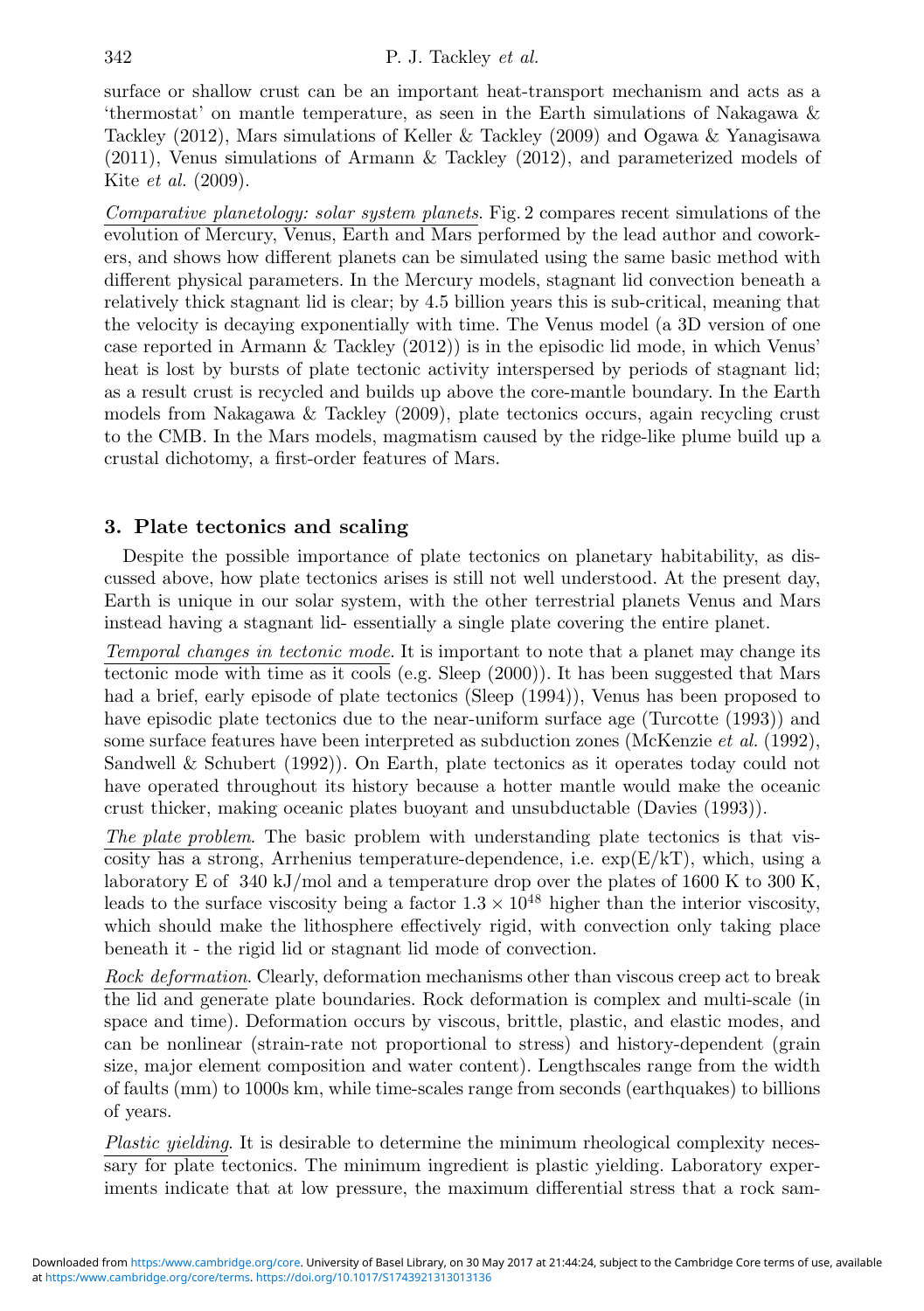Habitable planets 343



**Figure 3.** Plastic yielding induced plate tectonics. Parts show the influence of increasing yield stress on tectonics, from distributed deformation at low yield stress (top row) to a plate tectonics-like mode (middle row), to a stagnant lid (bottom row). Plotted are log10 of the effective viscosity (left column) and isosurface of cold temperature (right column). From Tackley (2000b).

ple can withstand increases approximately linearly with pressure, indicating frictional 'yielding', whereas at high pressure this yield stress increases only slowly with pressure, indicating ductile or semi-brittle, semi-ductile yielding (Kirby (1980)). Such experimental measurements have led to hypothesized strength profiles of the lithosphere in which the strength increases linearly in the shallow part, reaches a maximum that may occur over a certain depth range, then decreases once the high-temperature mantle is reached (Kohlstedt et al. (1995); Shimada (1993)).

Adding such plastic yielding, either as a frictional form or as a constant yield stress, to convection models with strongly temperature-dependent viscosity leads to plate tectoniclike behaviour in 2D (Moresi & Solomatov (1998)) and in 3D (Tackley (2000a)). This is illustrated in Fig. 3. At low values of yield stress, weak plates and diffuse deformation are obtained, while intermediate yield stress values give plate tectonics-like behaviour and a high yield stress gives a stagnant lid. Between plate tectoncs and stagnant lid is an intermittent mode, with alternation between plate tectonics and a stagnant lid. A problem in such models is that the required yield stress is about 10 times lower than that measured in the laboratory: clearly the large-scale strength is much lower than the strength of a small laboratory rock sample, perhaps because small-scale features are missed, such as shear zones that may form as a result of mechanisms such as shear heating and grain-size reduction. Another problem is that subduction zones are doublesided, which can be improved using a more realistic free surface boundary condition Crameri et al. (2012).

Scaling of yielding-induced plate tectonics. Moresi & Solomatov (1998) proposed simple analytical scaling laws to explain results from their numerical experiments of basalheated convection, and these have been verified by subsequent works. The basic finding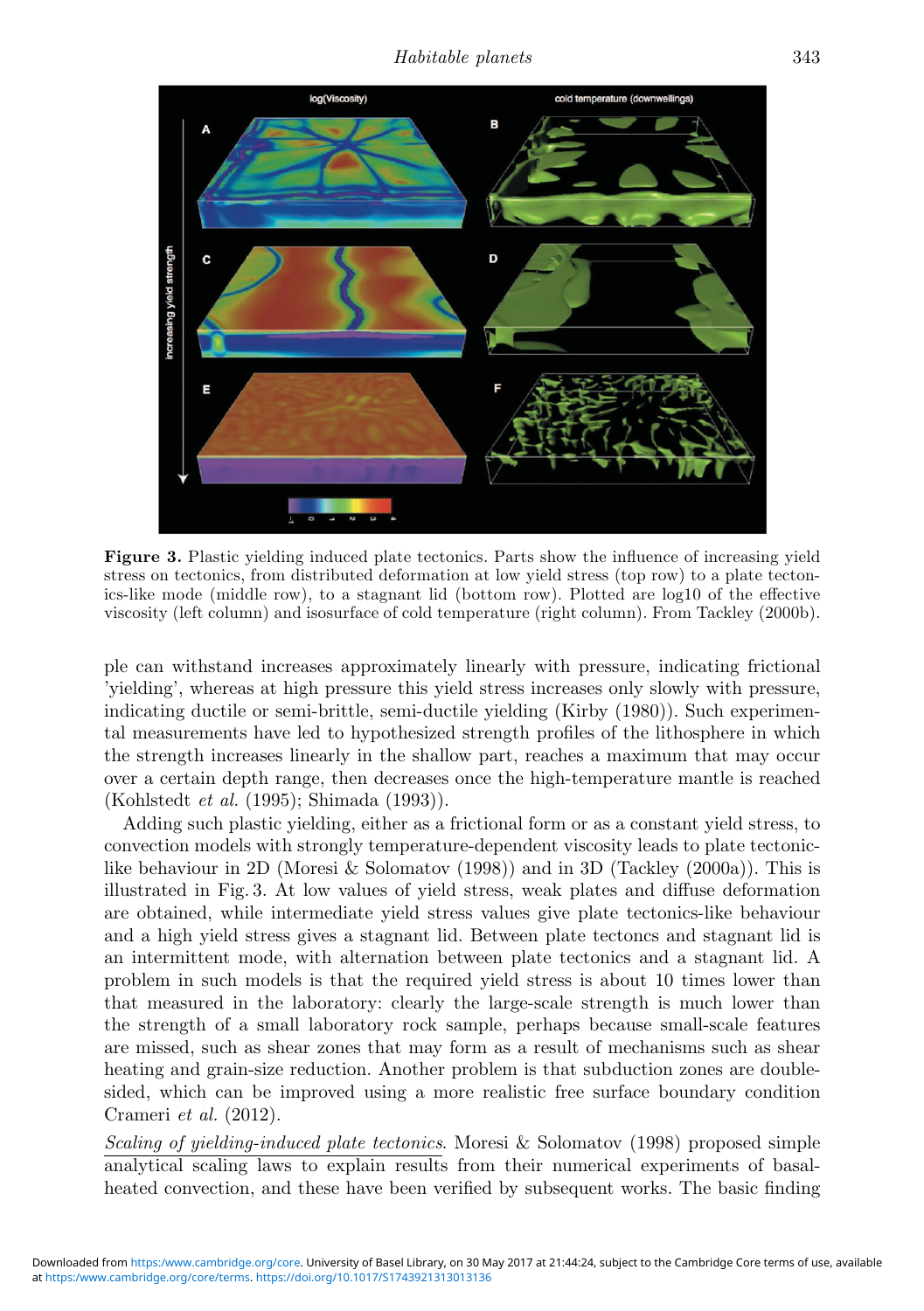

**Figure 4.** Scaling of critical yield stress (for obtaining plate tectonics) versus planet size for both numerical experiments (dots) and theoretical predictions (blue lines). From van Heck & Tackley (2011). At low yield stress mobile-lid (plate tectonics) is obtained whereas at high yield stress plate tectonics is obtained. Scaling is independent of planet size. For a simple constant-viscosity planet.

is that plate tectonics is favoured at higher mantle viscosity (lower Rayleigh number), if other parameters are kept constant. This implies a transition from stagnant or episodic lid to plate tectonics as a planet cools. Other authors have looked at the influence of internal heating, finding that plate tectonics is favoured at lower internal heating rates, which again implies a transition from stagnant or episodic modes to plate tectonics as a planet evolves and radiogenic elements decay (O'Neill *et al.* (2007)). The presence of compositionally-distinct continents may help plate tectonics (Rolf & Tackley (2011)] and alter various scalings (Lenardic et al. (2005).

Scaling with planet size. Several effects compete as planet size increases. Higher gravitational acceleration results in a more rapid increase of pressure with depth, implying stronger plates (O'Neill & Lenardic (2007)) but acting in the opposite sense, a larger planet also has a higher heat flux hence thinner plates and more vigorous convection. Valencia et al. (2007) and Valencia & O'Connell (2009) used parameterized models of a compressible planet to study the combination of the various factors on the likelihood of plate tectonics, finding that for plate tectonics is favored at larger planet size. van Heck & Tackley (2011) studied both numerical and parameterized models of incompressible planets, studying two possible types of yield stress function (linearly increasing with pressure and constant with pressure) and two modes of heating (basal or internal) finding that for all combinations of these, plate tectonics is either equally likely or more likely on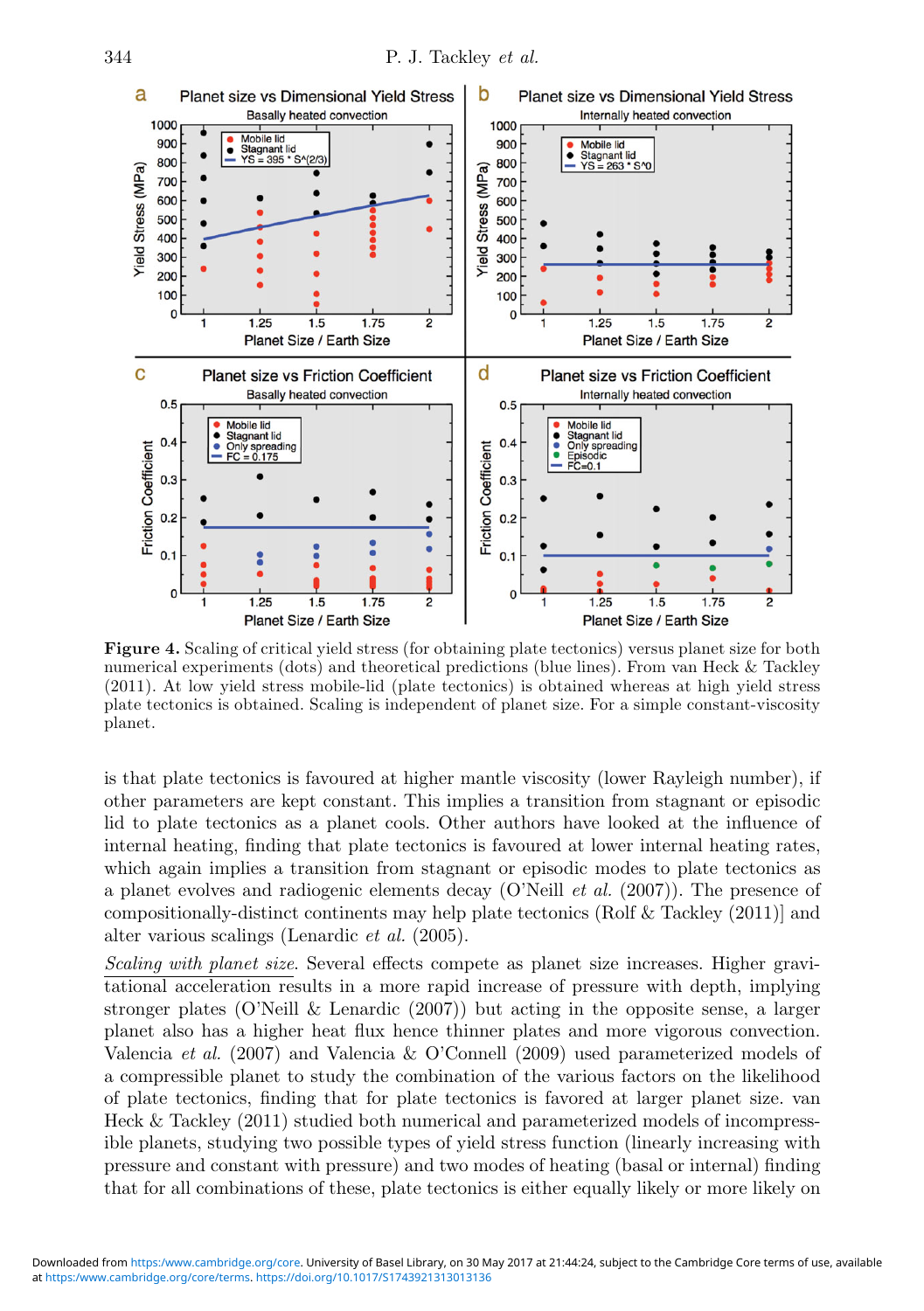larger planets. If the increase of mean density with planet size is additionally taken into account, plate tectonics becomes more likely for all combinations, as in the studies of Valencia et al. (2007) and Valencia & O'Connell (2009). These results are show in Fig. 4.

Other researchers have considered additional complexities. Korenaga (2010) included strengthening due to dehydration, predicting the same trend overall. Foley et al. (2012) assumed that the lithosphere breaks not by plastic yielding but by grainsize-damage feedback, and obtained the same trend with planet size, but also predicted that planets with a hotter surface temperature are less likely to have plate tectonics. In summary, all studies to date except for O'Neill & Lenardic (2007) predict that plate tectonics is favoured by larger planet size, other things (particularly surface temperature and the presence of liquid water) being equal.

### **4. Deep mantle dynamics**

Generally, viscosity and thermal conductivity increase with pressure while thermal expansivity decreases, resulting in lower convective vigor in the deep mantle, which, if extralopated to the largest super-Earths might, according to conventional thinking, result in no convection in their deep mantles due to the very low effective Rayleigh number (e.g. Stamenkovic *et al.* (2011)). In order to evaluate the influence of realistic viscosity variations on mantle dynamics in super-Earths, we have calculated the rheology using density function theory (DFT) and used it in numerical simulations of mantle convection on planets up to 10 Earth masses. These simulations further include reasonable pressure-variation of other physical properties density, thermal expansivity and thermal conductivity. Full details are reported in Tackley *et al.*  $(2013)$ ; a summary is given here. As the mantle of a super-Earth is made mostly of post-perovskite, the DFT calculations of post-perovskite activation enthalpy reported in Ammann et al. (2010) are extended to a pressure of 1 TPa, for both slowest diffusion (upper-bound rheology) and fastest diffusion (lower-bound rheology) directions. Along a 1600 K adiabat the upper-bound rheology would lead to a post-perovskite layer of a very high ( $\sim 10^{30}$  Pa s) but relatively uniform viscosity, whereas the lower-bound rheology leads to a viscosity increase of ∼7 orders of magnitude with depth; in both cases the deep mantle viscosity would be too high for convection. The calculated rheology is shown in Fig. 5. The calculated activation enthalpy



**Figure 5.** Pressure-dependence of activation enthapy and resulting viscosity profiles along an adiabat for lower-bound and upper-bound post-perovskite activation enthaplies. For details see Tackley et al. (2013).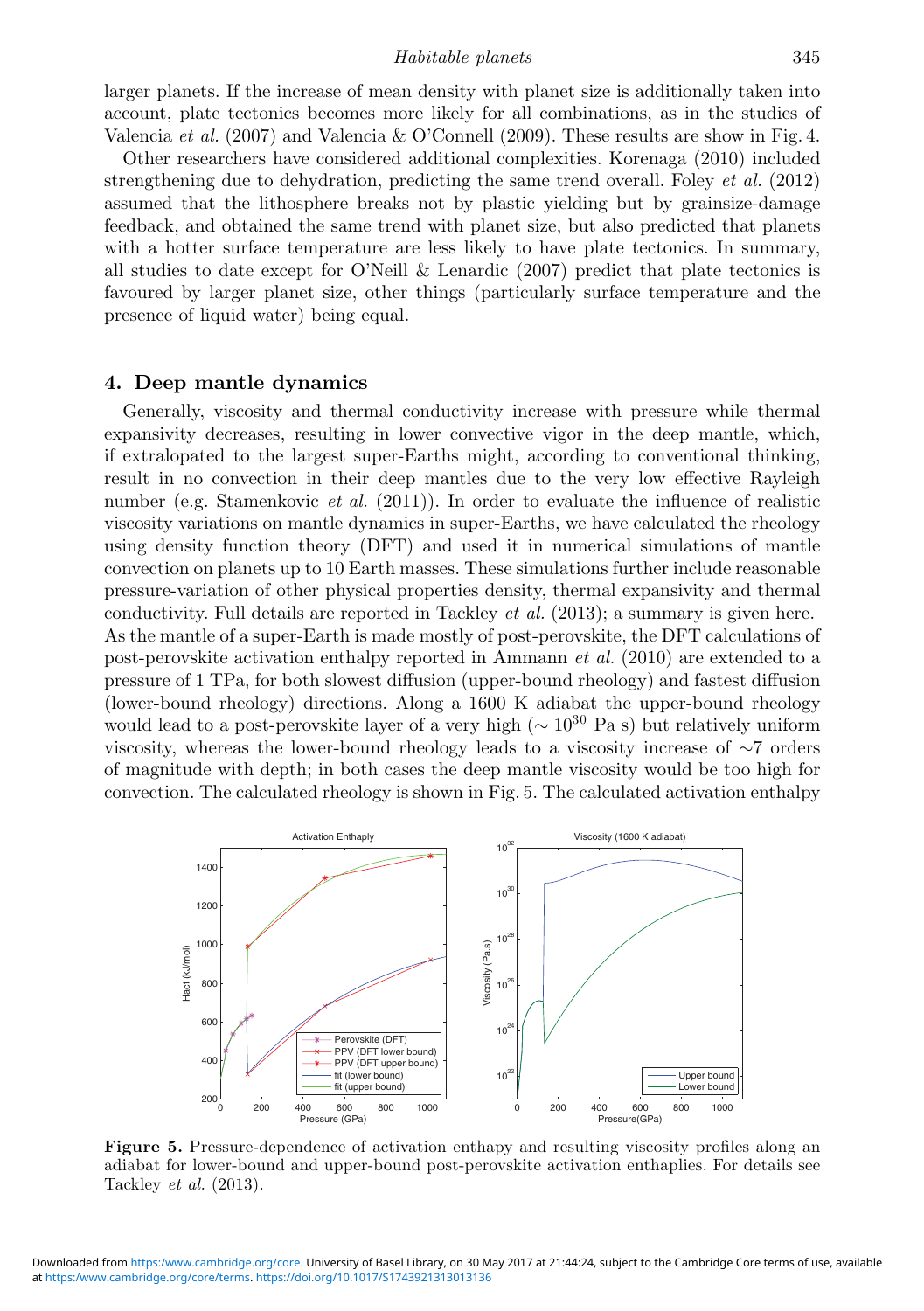

**Figure 6.** Plots of viscosity and temperature for 2D convection simulations of planets of 1, 5 and 10 Earth masses, with lower-bound or upper-bound activation enthalpies. For full details see Tackley et al. (2013)

as a function of pressure is then used in numerical simulations of mantle convection and lithosphere dynamics of planets with up to ten Earth masses (Fig. 6 shows results for three sizes). The models assume a compressible mantle including depth-dependence of material properties and plastic yielding induced plate-like lithospheric behavior. This figure shows that convection in large super-Earths is characterised by large upwellings and small, time-dependent downwellings, which for large super-Earths merge into broad downwellings. It also confirms the likelihood of plate tectonics for planets with Earth-like surface conditions (temperature and liquid water).

The results show a novel self-regulation of deep mantle temperature, as can be seen in Fig. 7. The deep mantle is not adiabatic; instead feedback between internal heating, temperature and viscosity regulates the temperature such that the viscosity has the value needed to facilitate convective loss of the radiogenic heat, which results in a very hot postperovskite layer for the upper-bound rheology, a super-adiabatic post-perovskite layer for the lower-bound rheology, and an azimuthally-averaged viscosity of no more than  $10^{26}$ Pa s. Such a self-regulation was predicted by mathematical analysis of Fowler (1993) in the parameterized (mixing-length theory) calculations of Tachinami et al. (2011) and some numerical calculations in Stamenkovic et al. (2012).

In the context of planetary evolution, if, as is likely, a super-Earth was extremely hot/molten after its formation, it is thus likely that even after billions of years its deep interior is still extremely hot and possibly substantially molten with a super basal magma ocean- a larger version of the proposal of Labrosse  $et al. (2007)$ , although this depends on presently unknown melt-solid density contrast and solidus.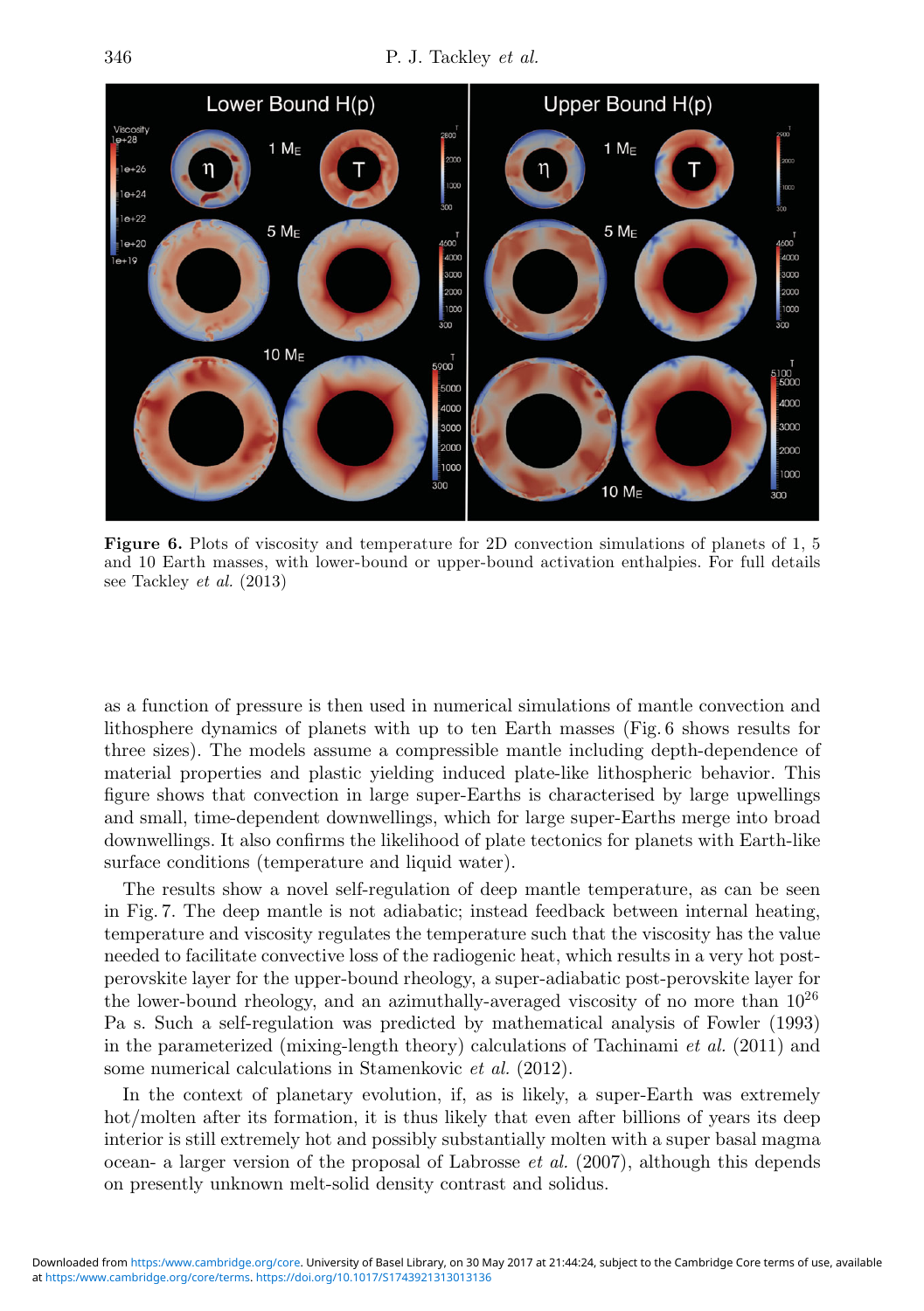

**Figure 7.** Profiles of temperature and viscosity.

# **5. Conclusions**

Although the origin of plate tectonics on Earth is not well understood, several studies now predict that a larger terrestrial planet is equally likely or more likely to have plate tectonics, other things being equal. Two of the main factors influencing this are probably the presence or absence of liquid water in the surface environment, and surface temperature. Additionally, tectonic mode may change with time as the planet cools.

Physical properties, particularly viscosity, are expected to change at the high pressures experienced in the mantles of super Earths. Our DFT calculations of post-perovskite rheology predict a viscosity profile along an adiabat that either increases by many orders of magnitude with depth (lower bound) or increases by many orders of magnitude at the perovskite-post-perovskite transition then remains approximately constant. However, a feedback between internal heating, temperature and viscosity leads to a superadiabatic temperature profile and self-regulation of the mantle viscosity such that sluggish convection still occurs.

This paper has focussed on habitable super-Earths, i.e. with Earth-like surface temperature and water presence. If a broader range of terrestrial planets were considered, a great richness of planetary behaviour is expected, and it will be interesting to elucidate this in future studies.

#### **References**

T. J. Ahrens 1989, Nature, 342, 122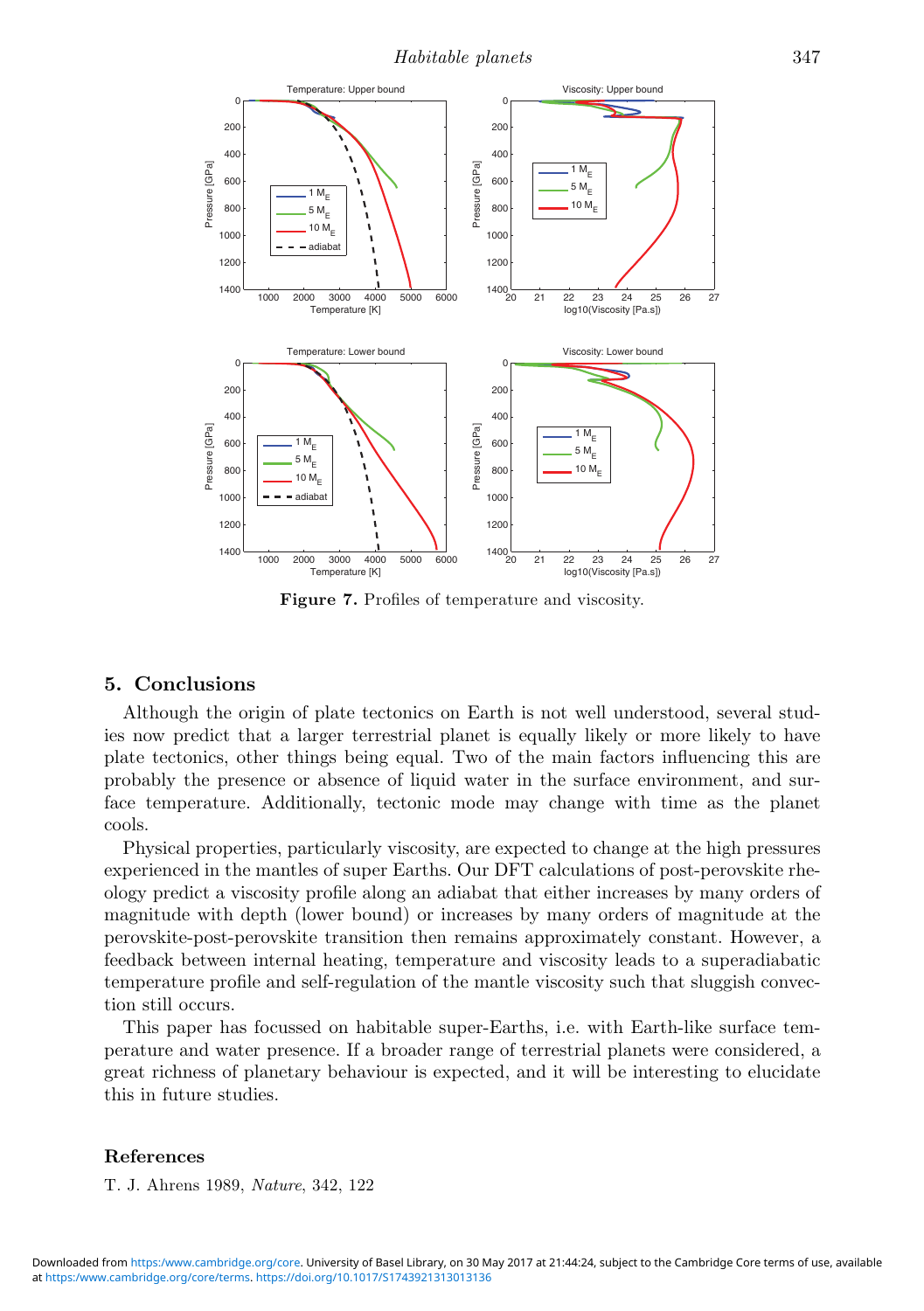Ammann, M. W., Brodholt, J. P., Wookey, J., & Dobson, D. P. 2010, Nature, 465, 462

- Armann, M. & Tackley, P. J. 2012, *J. Geophys. Res.*, 117, CiteID E12003
- D. Bercovici, G. Schubert (eds.) 2007, Treatise on Geophysics Volume 7: Mantle Dynamics (Oxford and San Diego: Elsevier), pp. 505
- Crameri, F., Tackley, P. J., Meilick, I., Gerya, T. V., & Kaus, B. J. P. 2012, Geophys. Res. Lett., 39, L03306
- Crowley, J. W., Grault., M., & O'Connell, R. J. 2011, Earth Planet. Sci. Lett., 310(34), 380
- Davies, G. F. 1993, Geology, 21(6), 576
- Foley, B. J., Bercovici, D., & Landuyt, W. 2012, Earth Planet. Sci. Lett., 331–332(0), 281
- Fowler, A. C. 1993, *Studies In Applied Mathematics*, 88, 113
- Franck, S., Kossacki, K. J., Von Bloh, W., & Bounama, C. 2002, Tellus Series B-Chemical & Physical Meteorology, 54(4), 325
- Keller, T. & Tackley, P. J. 2009, Icarus, 202(2), 429
- Kirby, S. H. 1980, Geophys. Res., 85, 6353
- Kite, E. S., Manga, M., & Gaidos, E. 2009, The Astrophysical Journal, 700(2), 1732
- Kohlstedt, D. L., Evans, B., & Mackwell, S. J. 1995, J. Geophys. Res., 100, 17587
- Korenaga, J. 2010, Astrophys. J. Lett., 725, L43–L46
- Kump, L. R. 2008, Nature, 451(7176), 277
- Kump, L. R., Kasting, J. F., & Barley, M. E. 2001, *Geochem. Geophys. Geosys.*, 2(1), 1025
- Labrosse, S., Hernlund, J. W., & Coltice, N. 2007, Nature, 450, 866
- Lenardic, A., Moresi, L. N., Jellinek, A. M., & Manga, M. 2005, Earth Planet. Sci. Lett., 234, 317
- McKenzie, D., Ford, P. G. , Johnson, C., Parsons, B., Sandwell, D., Saunders, S., & Solomon, S. C. 1992, J. Geophys. Res., 97, 13533
- Moresi, L. & Solomatov, V. 1998, *Geophys. J. Int.*, 133(3), 669
- Nakagawa, T. , Tackley, P. J., Deschamps, F., & Connolly, J. A. D. 2009, Geophys. Geochem. Geosyst., 10, Q03004
- Nakagawa, T. & Tackley, P. J. 2010, Geophys. Geochem. Geosyst., 11, Q06001
- Nakagawa, T. & Tackley, P. J. 2012, *Earth Planet. Sci. Lett.*, 329–330,1
- O'Neill, C. & Lenardic, A. 2007, Geophys. Res. Lett., 34, L19204
- O'Neill, C., Lenardic, A., Moresi, L., Torsvik, T. H., & Lee, C. T. A. 2007, Earth Planet. Sci. Lett., 262, 552
- Ogawa, M. & Yanagisawa, T. 2011, J. Geophys. Res., 116, E08008
- Rolf, T. & Tackley, P. J. 2011, Geophys. Res. Lett., 38, L18301
- Sandwell, D. T. & Schubert, G. 1992, Science, 257(5071), 766
- Schubert, G., Turcotte, D. L., & Olson, P. 2000, Mantle Convection in the Earth and Planets (Cambridge: Cambridge University Press)
- Shimada, M., 1993, Tectonophys., 217, 55
- Sleep, N. H. 1994, J. Geophys. Res., 99(E3), 5639
- Sleep, N. H. 2000, J. Geophys. Res., 105(E7), 17563
- Sleep, N. H. & Zahnle, K. 2001, J. Geophys. Res., 106, 1373
- Stamenkovic, V., Breuer, D., & Spohn, T. 2011, Icarus, 216, 572
- Stamenkovic, V., Noack, L., Breuer, D., & Spohn, T. 2012, The Astrophysical Journal, 748, 41
- Stevenson, D. J. 2007, Treatise on Geophysics Volume 9: Evolution of the Earth (Oxford and San Diego: Elsevier), 1
- Tachinami, C., Senshu, H., & Ida, S. 2011, The Astrophysical Journal, 726(2), 70
- Tackley, P. J. 2000, Geochem., Geophys., Geosys, 1, 2000GC000036
- Tackley, P. J. 2000, Science, 288, 2002
- Tackley, P. J. 2011, Earth Sci. Rev., 110, 1
- Tackley, P. J., Ammann, M., Brodholt, J. P. , Dobson, D. P., & Valencia, D. 2013, Icarus, 225, 50